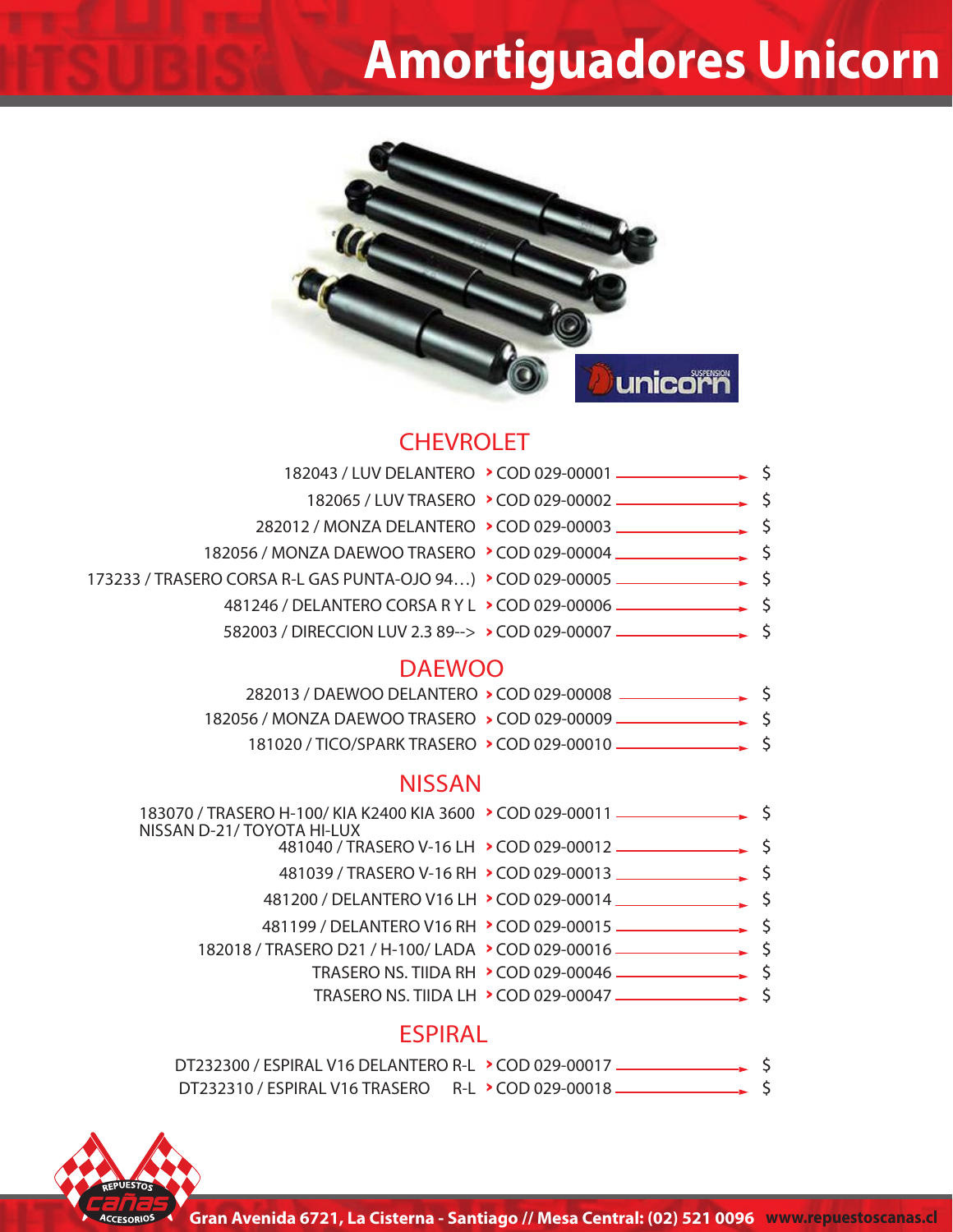### **Amortiguadores Unicorn**



#### **HYUNDAI**

|  | 183023 / H-100 C/BANDEJA CORTO DELANTERO > COD 029-00019 —————————— \$                                           |
|--|------------------------------------------------------------------------------------------------------------------|
|  | 183474 / H-100 S/BANDEJA LARGO DELANTERO > COD 029-00020 ________________________ \$                             |
|  |                                                                                                                  |
|  | 473113 / DELANTERO R/L ELANTRA 92-95 > COD 029-00022 ____________________________ \$                             |
|  |                                                                                                                  |
|  | 474518 / DELANTERO L ACCENT 2005/2009 > COD 029-00024 - \$                                                       |
|  | 473049 / DELANTERO ACCENT PRIME > COD 029-00025 - \$                                                             |
|  |                                                                                                                  |
|  | 482045 / TRAS. RH ACCENT PRIME 98-02 ESP.GRANDE > COD 029-00027 - \$                                             |
|  | 482045 / TRASERO RH ACCENT PRIME 94/02 (BASE ESPIRAL GRANDE) > COD 029-00028 ــــــــــــــــــــــــــــــــ \$ |
|  | 482046 / TRASERO LH ACCENT PRIME 94/02 (BASE ESPIRAL GRANDE) > COD 029-00029 _______________________ \$          |
|  |                                                                                                                  |

#### **SUZUKI**

| 181002 / MARUTTI TRASERO > COD 29-00031 — <u>— — — — →</u>                        |  |  |
|-----------------------------------------------------------------------------------|--|--|
| 281001 / SUZUKI ST90 DELANTERO > COD 29-00032                                     |  |  |
| 181005 / SUZUKI ST90 TRASERO > COD 29-00033                                       |  |  |
|                                                                                   |  |  |
| 481198 / TMARUTI II 98/01 DELANTERO LH > COD 29-00035 - - - - - - - - - - - - - - |  |  |
| 481197 / MARUTI II 98/01 DELANTERO RH > COD 29-00036 - - - - - - - - - - - - - -  |  |  |
|                                                                                   |  |  |
|                                                                                   |  |  |
|                                                                                   |  |  |